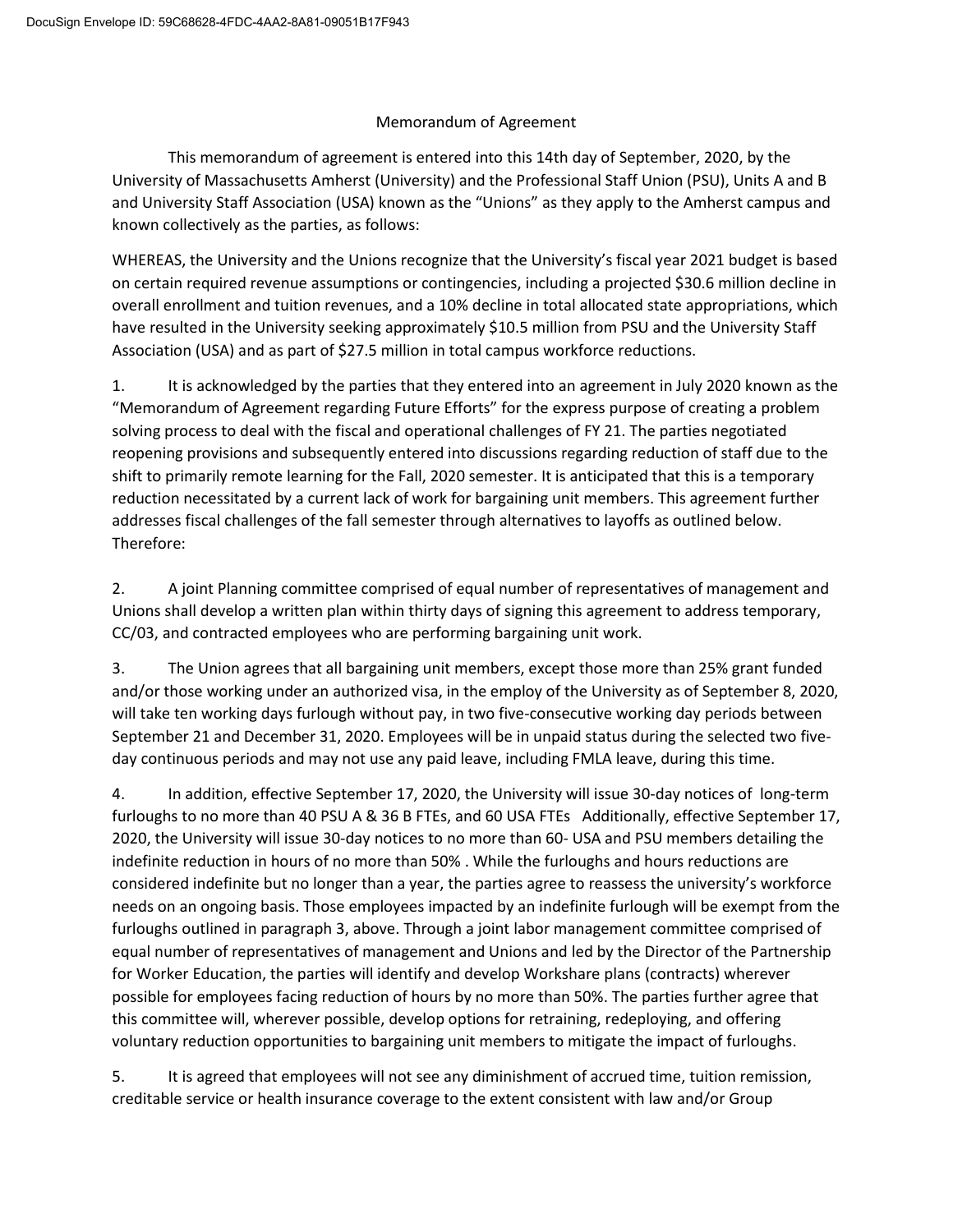Insurance Commission rules, during this time in order to achieve continued payment of employee deductions for employees placed on furlough. For furloughs in excess of ten days, bargaining unit members shall be placed in active pay status each month of furlough only to the extent necessary to cover other deductions, including the employee GIC premiums, and will have a corresponding deduction of accrued leave in the following order: compensatory, personal, vacation then sick leave. If deductions exceed the deducted amounts, the employee shall be personally responsible for direct payment of any excess deductions. Alternatively, employees may choose direct payment to the Group Insurance Commission (GIC) of employee share on benefits in order to remain in active status. Other than being placed in active pay status each month employees will not be subject to intermittent call back by the University.

6. Because these furloughs and hours reductions are due to the COVID-19 pandemic, this will be a temporary period of unemployment and diminished employment. All furloughed employees are considered in standby status and expected to return to work after this temporary absence. Additionally, members with a COVID-19 exemption will be allowed to opt-in to furloughs as described in paragraph 4 when no alternative work arrangement can be found. Such employees will be in addition to the numbers outlined in paragraph 4, above. The University agrees not to contest any claims of unemployment related to this time period and the furloughs or reduction of hours. The University agrees to facilitate any claims during this time.

7. The two (2) PSU co-chairs and ten (10) Officers & stewards, as designated, by the PSU, and the President and Vice President of the USA and ten (10) Officers and Stewards, as designated by the USA, shall continue to be exempt from any work reductions except for furloughs in paragraph 3

8. Employees on long-term furlough in Paragraph 4 and employees who have at least twenty years of service, may request to separate employment and receive a severance payment of one week of severance for each year of service up to a total of 30 years, up to a maximum cap of \$30,000. Final determination shall rest with the University based on seniority and operational needs, and any disputes may be referred to labor-management for resolution but not the grievance procedure. Payments will be split between an initial payment in November and a second payment in January, 2021.

9. The University agrees not to lay off any bargaining unit members prior to January 31, 2021, and meet no later than December 15, 2020, and as otherwise mutually agreed, to discuss the spring semester.

10. In consideration of the promises contained herein, the Unions agree to withdraw SUP-20-8184 and SUP-20-8185 upon execution of this agreement.

11. This agreement shall constitute full agreement by the parties and should only be modified by subsequent amendment in writing.